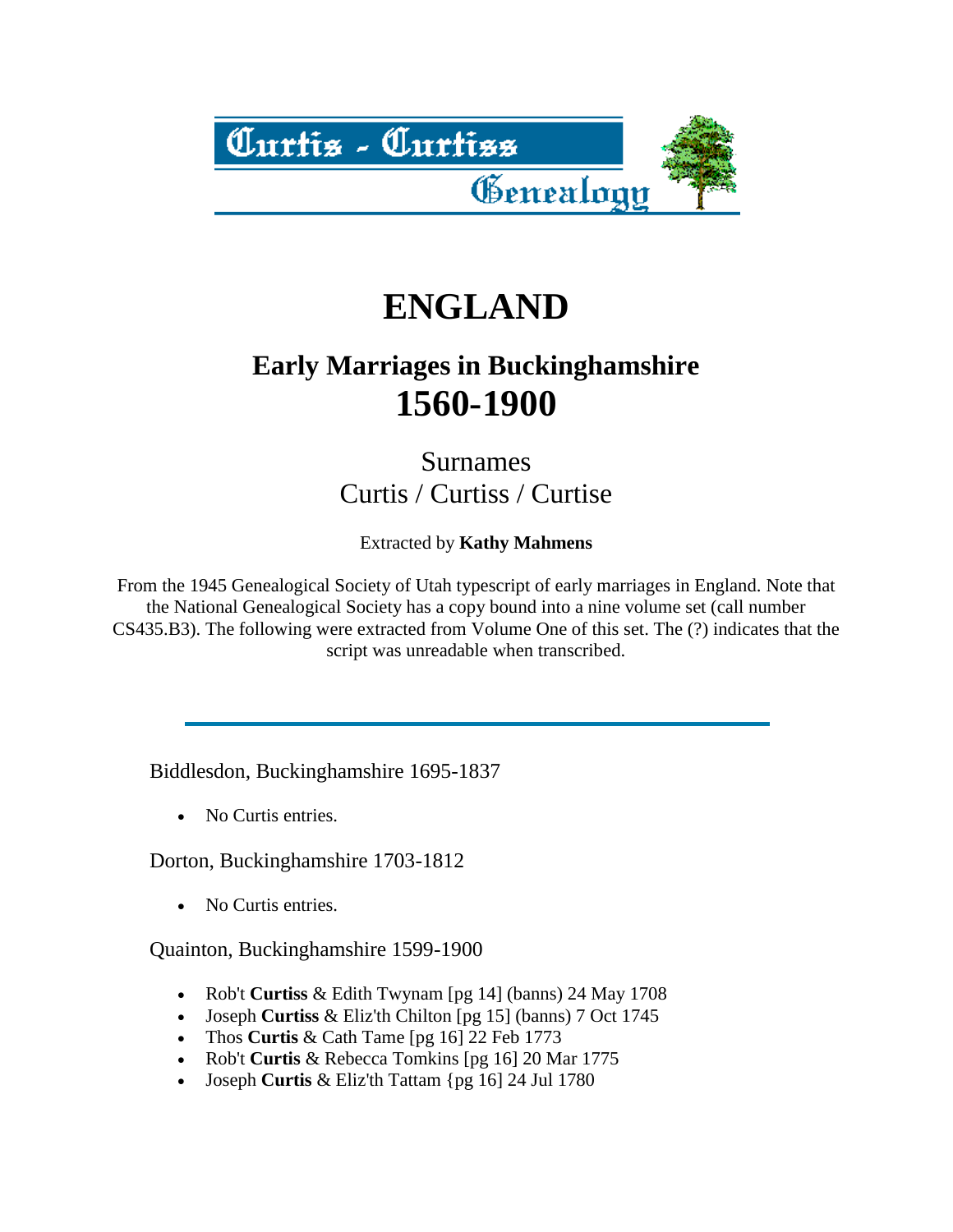- Thos. **Curtis** & Ann Simms [pg 16] (lic.) 28 Sep 1780
- Thos. Addams & Martha **Curtis** [pg 17] 30 Jul 1797
- Thos **Curtis** & Rachel Read [pg 17] (lic.) 22 Jul 1802
- Jno Saunders & Eliz'th **Curtis** [pg 17] (lic.) 1 Dec 1802
- Jno Simms & Mary **Curtis** [pg 17] (lic.) 3 Feb 1803
- Jno Cooper of Grendon Under & Martha **Curtis** [pg 18] 8 Dec 1803
- Wm Griffin & Martha **Curtis** [pg 18] 24 Dec 1804
- Rob't Sheriff of Waddes & Eliz'th **Curtis** [pg 18] (lic.) 25 Nov 1805
- Hen. Mobbs & Mary **Curtis** [pg 18] 11 Oct 1809
- Thos Creek of Lower Heyford & Ann **Curtis** [pg 18] (lic.) 10 Sep 1810
- Joseph **Curtis** & Sarah Lee [pg 18] 1 Nov 1813
- Chas. King & Eliz'th **Curtis** [pg 19] 30 May 1816
- Wm Read & Cath **Curtis** [pg 19] 15 Oct 1817
- Wm Green & Eliz'th **Curtis** [pg 20] 27 Sep 1830
- James **Curtis** & Alice Mainwood [pg 20] 5 Nov 1837
- Thos **Curtis** & Anne Simms [pg 20] 20 Jan 1841
- Wm Cooper of Yarnton & Eliz'th **Curtis** [pg 21] (lic.) 14 Nov 1843
- Joseph **Curtis** & Sally Jones [pg 89] 22 Apr 1850
- Jno King of Milton Bryant, Beds & Mary **Curtis** [pg 89] (lic.) 1 Apr 1851
- Jonathan Huckvale, wid'r & Rebecca **Curtis** [pg 89] (lic.) 1 Mar 1852
- Thos. Hen. Markes & Eliz'th **Curtis** [pg 89] (lic.) 30 Oct 1861
- Mich'l Jno. Gibbs of Waddes & Mary **Curtis** [pg 90] 21 May 1877
- Jno. **Curtis** & Hannah Jane Cooper [pg 90] 21 May 1877
- Albert Ed. **Curtis** & Annie Cooper [pg 91] 21 Apr 1885
- Thos Cannon & Fr. Emma **Curtis** [pg 91] 29 Jun 1885
- Matt. Mead & Annie **Curtis** [pg 91] 25 Sep 1888
- Wm. Readman Monk of Winslow & Esther Louisa **Curtis** [pg 91] 14 Jun 1899

Radclive (Ratcliffe), Buckinghamshire 1608-1812

Francis Eyres & Mary **Curtis** of Twyford [pg 5] 29 Sep 1720

Steeple Claydon, Buckinghamshire 1754-1837

John Stevens & Christian **Curtis** [pg 7] 3 Dec 1798

Tingewick, Buckinghamshire 1560-1812

- William **Curtise**, blacksmith & Joan Huet [pg 7] (lic.) 11 May 1637
- Edward Pursell & Sarah **Curtis** [pg 9] 20 Aug 1671

Turweston, Buckinghamshire 1699-1837

• No Curtis entries.